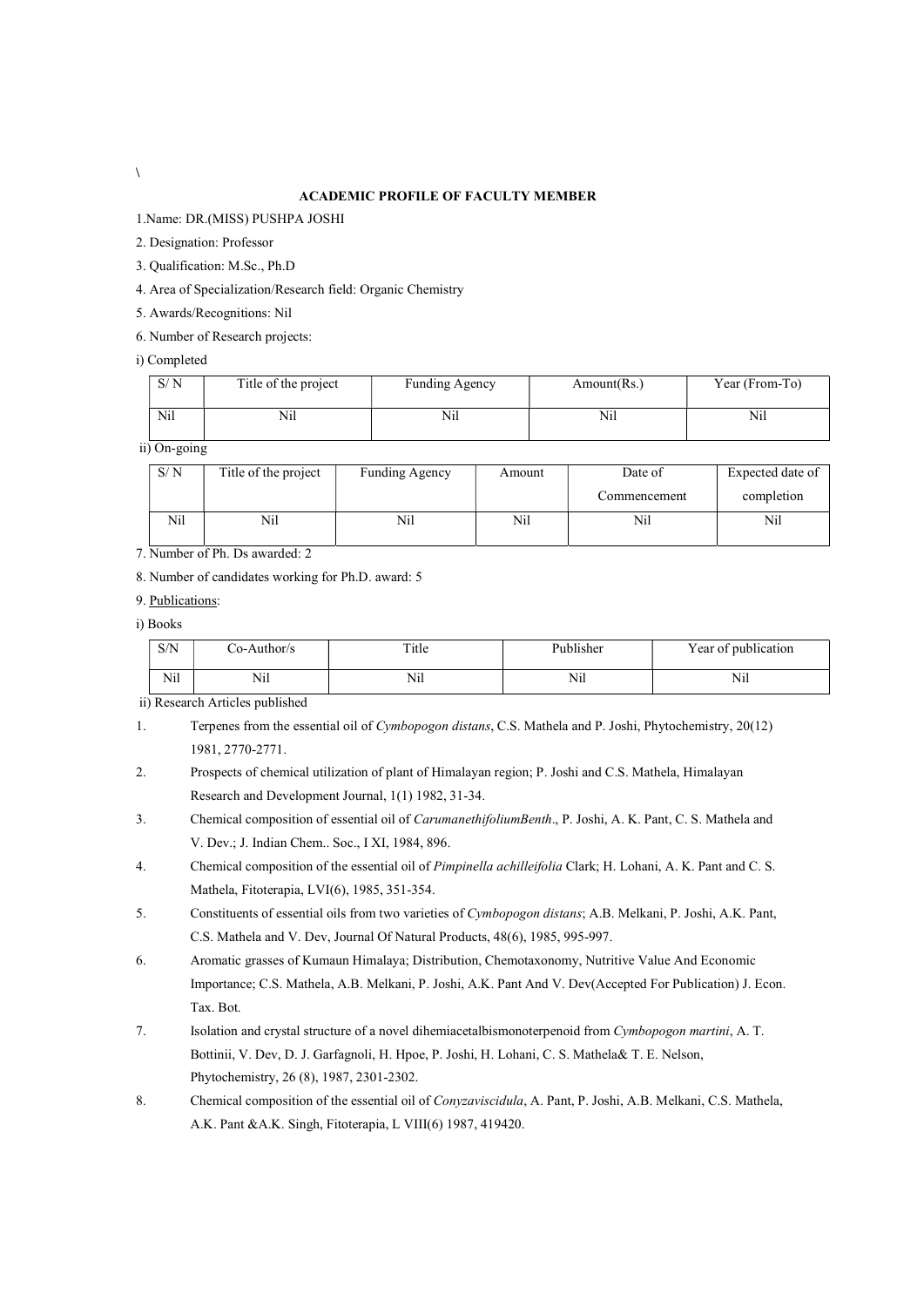- 9. Sesquiterpena alcohols from Hedychium spicatum var. Acuminatum; A.T. Bottini, D.J. Garfagnoli, L.S. Della Gado, V. Dev, S.T. Duong, C.G. Kelley, R.Keyer, R. Raffle, P. Joshi & C.S. Mathela, Journal Of Natural Products, 50(4), 1987,732-734.
- 10. Terpenoid Composition of Cymbopogon distans; F. munsiyariensis, C.S. Mathela, C. Pande, A.B. Melkani and P. Joshi, Herba Hungarica.Tom.,27(1), 1988.
- 11. Sustitutedfuranyl compounds of Perilla ocimoides; C.S. Mathela, G.C. Shah, A.B. Melkani and P. Joshi, J. Indian Chem. Soc., 66, 1989, 183- 184.
- 12. GC/MS study of oil of Heracleum candicans leaves, G. Bisht, S. Verma and P. Joshi, J. of Indian Chem. Soc.,74, 1997, 820.
- 13. Chemical constituents and antimicrobial activity of Asplenium dalhousiae; S. Gupta, P. Joshi, A. Saxena, G. Bisht. Himalayan Chem. and Pharma Bull.,vol.20-21, 2004,p.7-14.
- 14. Sudha Mathpal, P. Joshi, R. Loshali, B. Chandra, N. Chandra and N.D. Kandpal, J. Chem Pharma Res.2011, 3(4), 452- 459.
- 15. S. Mathpal, P. Joshi, R. Loshali and D. K. Tamta. Interface between Statistics, Mathematics and Allied Sciences National Seminar, Excel India Publishers, New Delhi, 2011, 182-186.
- 16. Some Physical Characterstics of soils of Tarai Region of Uttarakhand(India).Part1.Ruchi Pandey, Pushpa Joshi, A.Adhikari and S.P.S. Mehta, R.J.E.A.S.2013 , 141145.
- 17. Chemical Characteristics of Some of the Soils of Tarai Region.Part-2. Ruchi Pandey, Pushpa Joshi, A.Adhikari and S.P.S. Mehta .Indian J. of Scholarly Research.2,2013,13.
- 18. Characterization of transesterification of algal lipids for biodiesel production.Pankaj Kumar, S. K. Mandotra, M. R. Suseela and Pushpa Joshi.Energy and Fuels.
- 19. Adsorption of lead on red soil of Kumaon region of Uttarakhand. M.Dhuni and Pushpa Joshi,Int.J.Eng.Sci.&Tech. Accepted for publication.
- 20. Chemical Characteristics of Red soil and White soil of Kumaon region of Uttarakhand. M. Dhuni, N.S. Bhandari, Pushpa Joshi, Ind.J.Academic Sci., accepted for publication.
- 21. Phytochemical analysis of essential oil from Anaphalisbusua, Paridhi Bisht, Pushpa Joshi and M. Dhuni. Journal of Chemical Engineering and Chemical Research 3(10), 2016.
- 22. Phytochemical analysis of essential oil from *Micromeriabiflora*. Paridhi Bisht, Pushpa Joshi, and M. Dhuni. Journal of Chemical Engineering and Chemical Research 3(10), 2016.
- 23. Isolation, Characterization, and Anti-cancer Potential of Cytotoxic Triterpenes from Betula utilisbark. Tripti Mishra, Rakesh Kumar Arya, Sanjeev Meena, Pushpa Joshi, Baleshwar Meena, D.K. Upreti, T.S. Rana, Dipak Dutta, Mahesh Pal. PLOS ONE 11(7):e0159430. DOI: 10.1371/journalpone.0159430
- 24. Chemical Composition of the Essential Oil of Anaphalismargaritaceafrom Munsyari, Pithoragarh, India. Chandan Ram, Pushpa Joshi, and Kundan Prasad. World Journal of Pharmaceutical Research, 2017. 6(14) 551-57. DOI: 10.20959/wjpr201714-9923.
- 25. Phytochemical Analysis of Polygonum amplexicauleessential oil from Pithoragarh, Uttarakhand, India, 2018. Chandan Ram, Pushpa Joshi, Kundan Prasad, Deepak Chandra, and Sapna. Journal of Pharmaceutics and Pharmacology, 6(1): 4.
- 26. Chemical Composition of the Essential Oil of *Euphorbia pilosafrom Munsyari*, Pithoragarh, India. Chandan Ram, Pushpa Joshi, and Kundan Prasad. 2018. 3(3) 01-04.
- 10. Conference/Seminar organized: